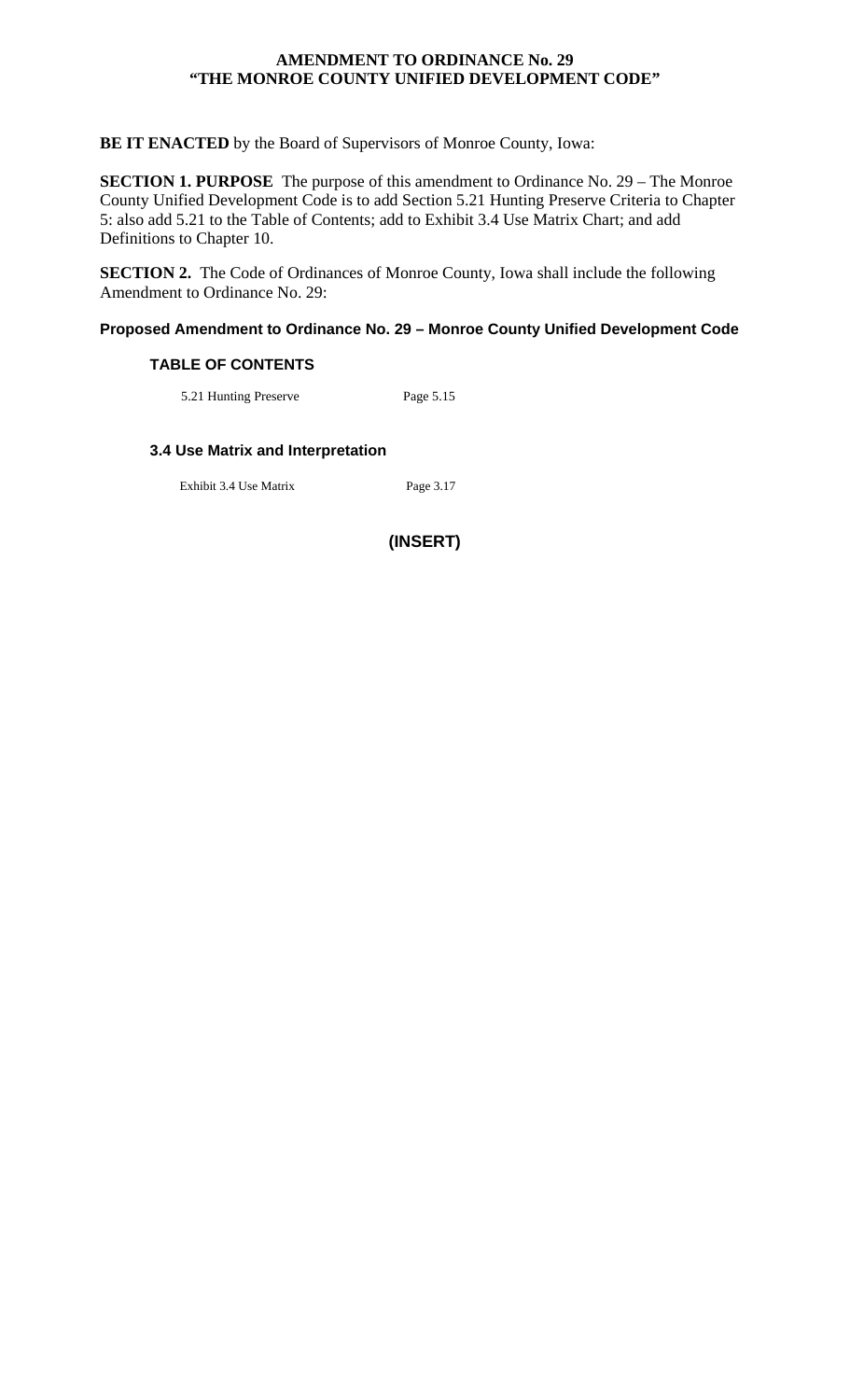#### **5.21 Hunting Preserves**

- **A. Applicability:** All hunting preserves shall be authorized subject to the Conditional Use permit requirements established in Section 2.3.E and the requirements of this section and any other applicable codes, regulations and policies adopted by the County, State or Federal Government.
- **B Purpose:** The purpose of this section is to regulate and permit the establishment or expansion of all hunting preserves located within the un-incorporated area of Monroe County.
- **C. Generally:** No Hunting Preserve shall be initiated, established, maintained or enlarged in the County except in conformance with the regulations, administrative procedures and standards set forth in this section. The applicant shall apply for a Conditional Use Permit as established in Section 2.3.E and pay the fee established by resolution by the Board of Supervisors.
- **D. Performance Standards:** Hunting Preserves are authorized if they comply with the performance standards set forth herein and all requirements established in the Conditional Use Permit.
	- 1. The proposed hunting preserve shall contain at least three hundred twenty (320) contiguous acres but shall not contain more than two thousand (2000) contiguous acres. A person may own or control by a written lease a portion of the proposed area but the lease shall be for a minimum of a five (5) year period from the date of the approval of the Conditional Use Permit.
	- 2. The total area of all hunting preserves shall not exceed three percent (3%) of the total land area in the county.
	- 3. At least two-thirds (2/3) of the area included in the Hunting Preserve shall be in an A-2 District.
	- 4. Upon approval of a conditional use permit the applicant shall immediately construct and maintain boundary fences at least one thousand two hundred feet (1200') from the outside perimeter of the approved hunting preserve area. Said fence shall not be closer than one thousand two hundred feet (1200') to any established public roadway or residence. The boundary fence shall be constructed and maintained to adequately "animal proof" the required area. The preserve fencing shall be a minimum height of eight feet (8') above ground level. The fencing shall be inspected and approved by the Zoning Administrator or designee prior to certification. Follow-up fence inspections by the Zoning Administrator shall be allowed at any reasonable time by appointment or by providing the landowner or preserve registrant with at least forty-eight (48) hour notice. Boundary fence gates shall remain closed at all time except for preserve maintenance activity at which time no open gate shall be left unattended.
	- 5. The game birds or ungulates released in the preserve shall not be detrimental to the other existing wildlife or environment.
	- 6. The proposed hunting preserve shall not interfere with the normal activities of migratory birds or other wildlife.
	- 7. All hunting preserves shall post and maintain boundary signs which meet the following specifications.
		- One hundred sixty square inch (160") surface area; and
		- Sign material of wood, steel, aluminum or heavy poly-plastic; and
		- White/red color combination with the message "Registered Hunting Preserve"; and
		- Boundary sign shall be posted at each entrance and perimeter gate and at every
		- boundary corner.
	- 8. All hunting preserves shall allow all records be available for inspection by the Zoning Administrator or designee during any reasonable hours.
	- 9. All hunting preserves shall keep their records and reports current and shall reflect a true and accurate account of registrant activities.
	- 10. All hunting preserves shall notify the Zoning Administrator within thirty (30) days in writing if the operator ceases operation as a "hunting preserve"
	- 11. All hunting preserves shall be reviewed annually (by March 31 of each year) to determine if they are in full compliance with all applicable County, State and Federal regulations. The Zoning Administrator or designee may request copies of all documents in regards to other County, State or Federal regulatory reporting requirements.

# **10.2 Definitions**

Hunting Preserve: means property and facilities either privately owned or leased for holding, rearing, releasing, or processing captive raised game for the purpose of hunting, for a fee.

Ungulate: means hoofed non-domesticated mammal other than livestock.

# **SECTION 3. REPEALER CLAUSE.** All Ordinances in conflict herewith are hereby repealed.

**SECTION 4. SEVERABILITY CLAUSE.** If any section, provision or part of this ordinance shall be adjudged invalid or unconstitutional, such adjudication shall not affect the validity of the ordinance as a whole or any section, provision or part thereof not adjudged invalid or unconstitutional.

**SECTION 5.** An official copy of Ordinance No. 29, including a certificate of the County Auditor as to its adoption and the effective date, and a copy of this amendment is on file in the Office of the County Auditor, 10 Benton Ave. East, Albia, Iowa, Monday through Friday, 8:00 a.m. to 4:00 p.m. and shall be kept available for public inspection.

**SECTION 6.** All provisions of this amendment to Ordinance No. 29 shall be in effect from and after its final passage, approval and publication as provided by law, Section 331.302 Code of Iowa.